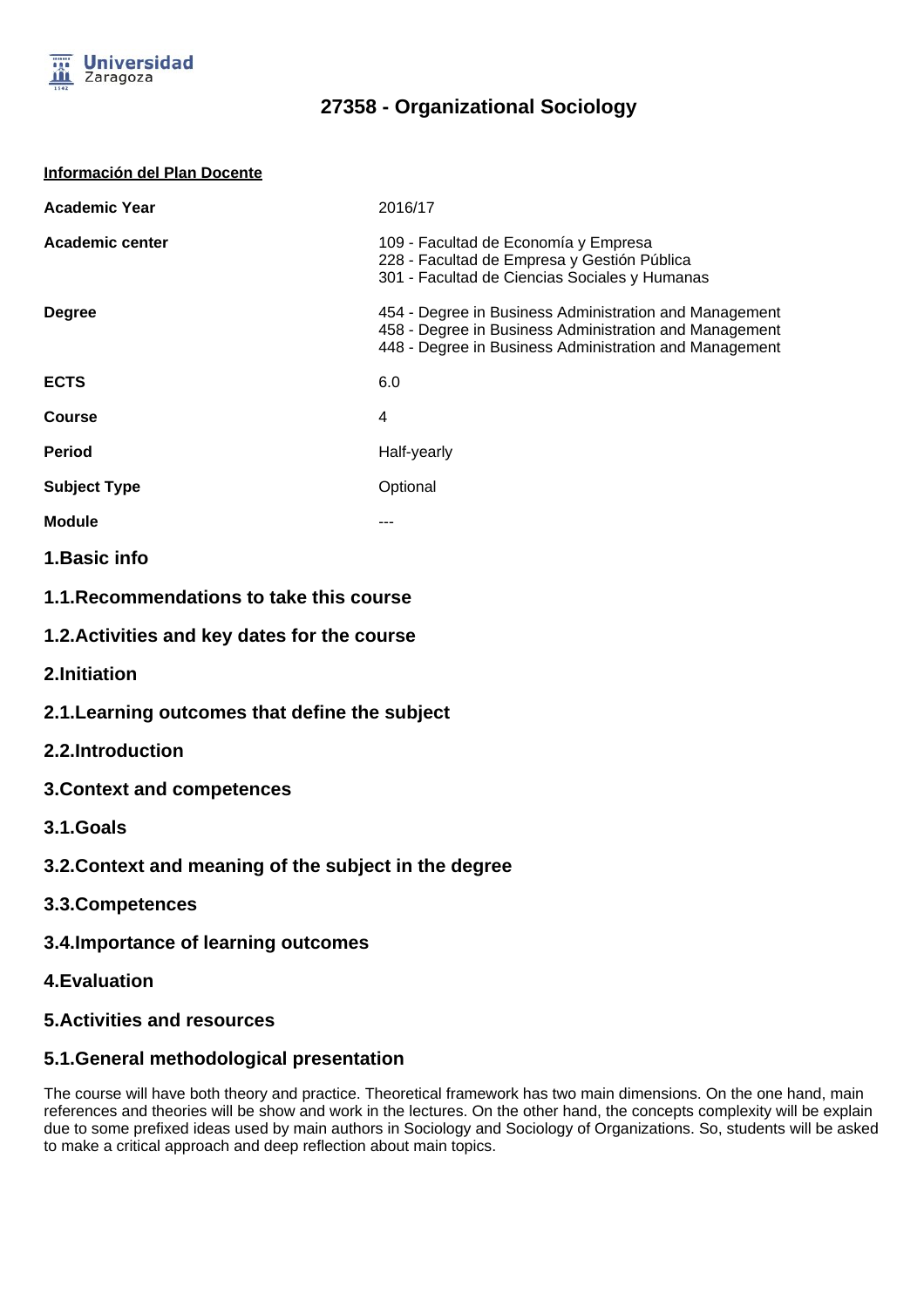

Teachers of this subject want students work knowledge practice, so the main instruments for that will be: debates, reflections, case study, problem solving, videos, ... Trying to get a critical engagement with all the different aspects of the real world of organizations, companies, public admnistrations,...

| <b>Learning Activities</b> | <b>Learning-teaching Method</b>                              |
|----------------------------|--------------------------------------------------------------|
| Lectures                   | Lectures, questions and discussion.<br>Student personal work |
| <b>Practical classes</b>   | Case studies.<br>Papers and book chapters.                   |

### **5.2.Learning activities**

#### **Lectures**

Teachers will give lectures in relation to all the main topics; students will try to participate in theorectical debates. Main concepts will be presented trying to motivate students thinking about the learning future and the life long learning such as doctoral thesis, etc.

#### **Practices**

Teachers will give students documentation for the case studies analysis and problem solving.

### **5.3.Program**

- 1. World Contexts and Organizations
- 1.1. Nowadays Society
- 1.2. Dimensions of the crisis
- 2. Theoretical Framework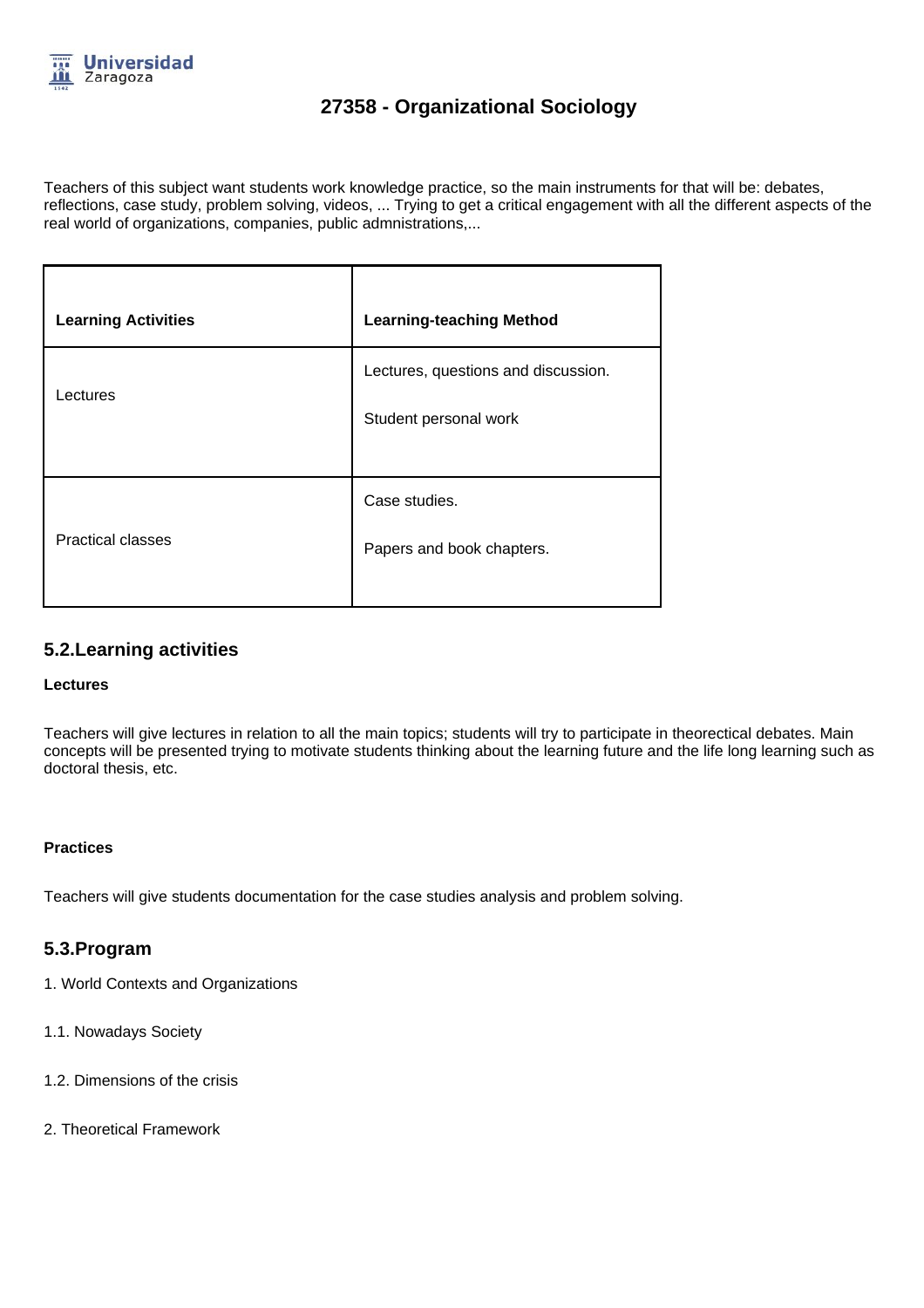

- 2.1. Perspectives
- 2.2. Theoretical approaches: clasic, management science, ...
- 3. Methodology for Organizations study
- 3.1. Stephen Robbins organizational behaviour model
- 3.2. Organizational evaluation and diagnosis
- 3.3. Individual, group and organizational system
- 4. Organizations Structure
- 4.1. Structural typology
- 4.2. Dimensions
- 4.3. Structural organization design
- 5. Organizational Culture
- 5.1. Elements and main study perspectives
- 5.2. Functions
- 5.3. Organizational identity
- 5.4. Business Ethics
- 6. Actors and organizational dynamics
- 6.1. Leaderchip and power
- 6.2. Organizational Climate and Communication
- 6.3. Participatory process
- 6.4. Organizational Change and Conflict
- 6.5. Innovation in Organizations